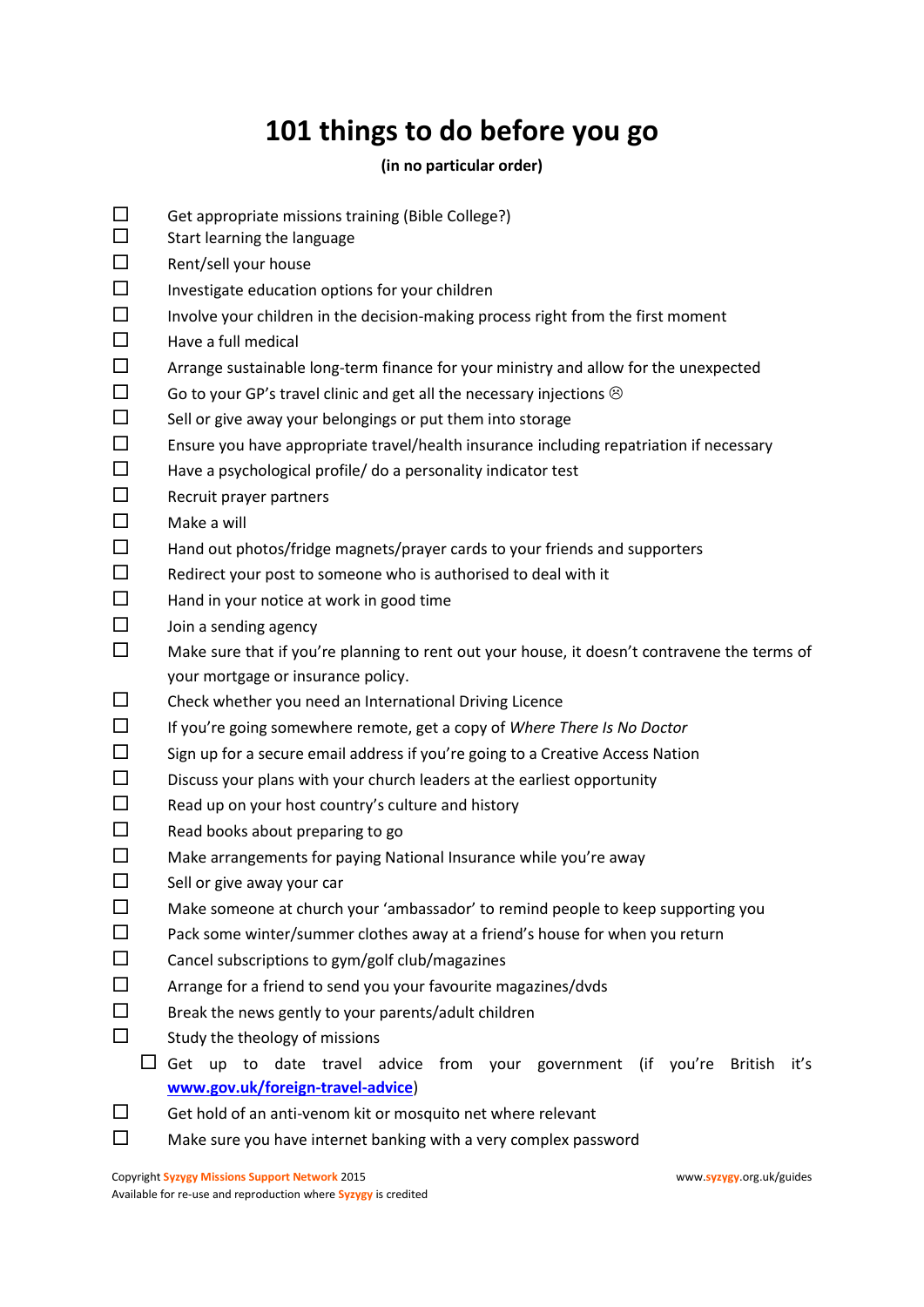- $\square$  Do a trial visit to the country you're planning to go to
- $\square$  Arrange a commissioning service in your church
- $\square$  Top up your professional training with some relevant study (e.g. nurses take a tropical medicine course, preachers study cross-cultural contextualisation)
- $\square$  Take some of your favourite sweets with you as a treat
- $\square$  Say goodbye to your friends and family, especially elderly relatives you may not see again
- $\square$  Find new homes for your pets if they can't come with you
- $\square$  Get supplies of prescription medicines to take with you
- Join Oscar's online missions community at **[www.oscar.org.uk](http://www.oscar.org.uk/)**
- $\square$  Ship belongings you can't live without (but remember you might be able to buy new ones locally for less than the cost of the shipping)
- $\Box$  Take your library books back
- $\square$  Set up a prayer support group
- $\square$  Tell people how they can communicate with you
- $\square$  Find out whether you will have to register your arrival with the local police
- $\square$  Use your existing contacts to find out if there's anyone in the country who can help you when you arrive
- $\square$  Make sure you have postal and email addresses of your friends and supporters
- $\square$  Find out what the weather's going to be like when you arrive so you can pack the right clothes. Remember it can get very cold at night in some 'hot' countries
- $\square$  Pack a photo album to remind you of your favourite people
- $\square$  Arrange Voluntary Development Worker rates for your National Insurance if appropriate
- $\square$  Take one or two 'comfort blankets' to help you transition
- $\square$  Consider how much personal freedom you are ready to sacrifice for the sake of the Gospel
- $\square$  Check your passport is still valid and apply for a visa well in advance
- $\Box$  Take some souvenirs from your home country to give to new friends
- $\square$  Read books by missionaries
- $\square$  Make sure you have an emergency evacuation plan, and a ready supply of cash to pay for your way out of the country
- $\square$  Consider getting a new laptop, unless you know it's going to be cheaper and more reliable where you're going
- $\Box$  Find out if your host country has a double taxation agreement with your home country
- $\square$  Find out what a double taxation agreement is
- $\square$  Start a newsletter or blog
- $\square$  Book your flights through a missions supporting travel agent to get extra baggage allowance
- $\square$  Ask someone to send you church bulletins or cds of the sermons if they're not available by podcast
- $\Box$  Make sure your family and executors know what you want doing with your body if you die abroad
- $\square$  Make arrangements to continue paying into a pension fund while you're abroad
- $\square$  Check your credit card will be accepted in the country you're going to